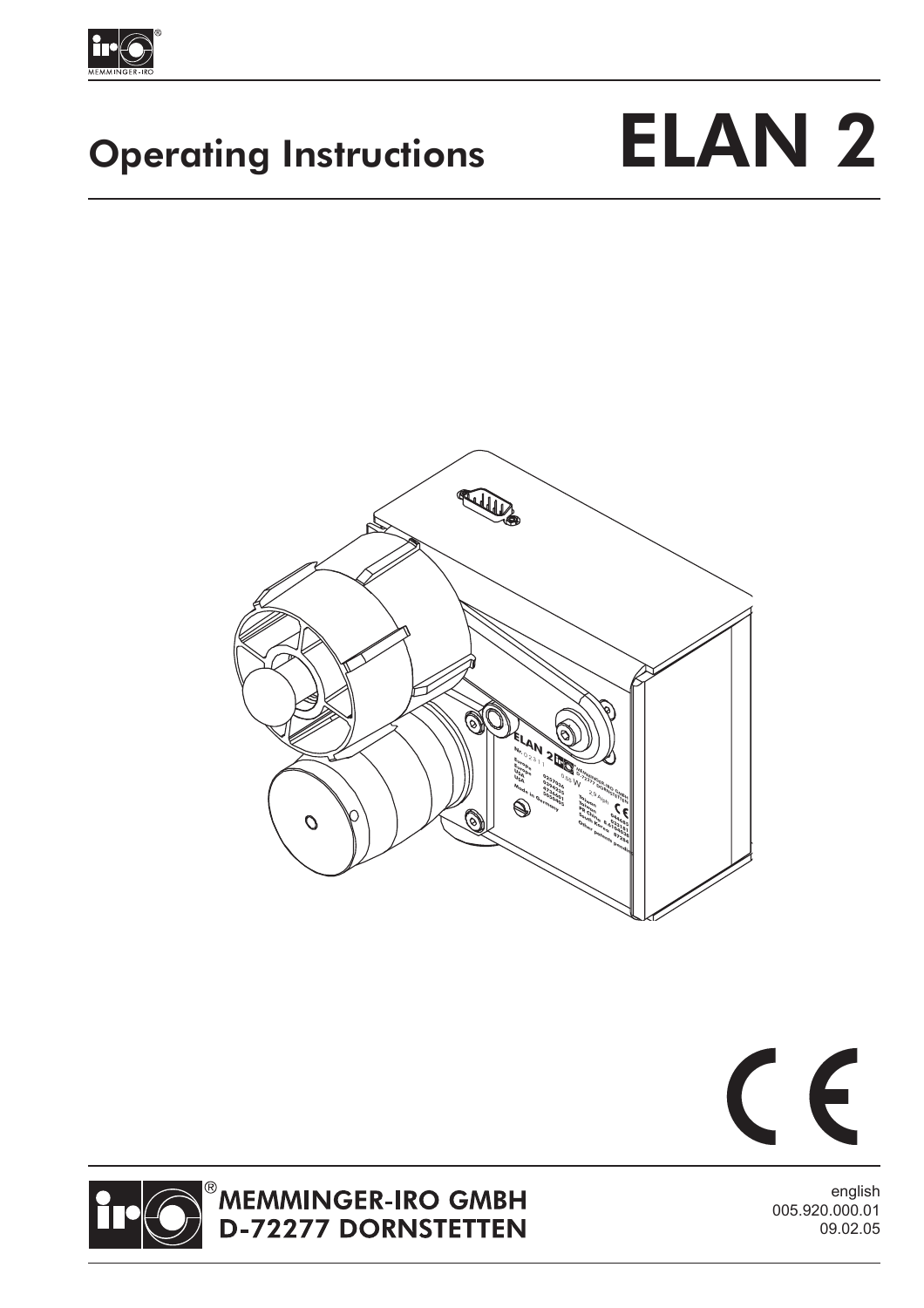



## **Component Description**

- **A** Electrical connection socket
- **B** Housing
- **C** Heat sink
- **D** Adjusting cam for machine stop at yarn end
- **E** Mounting
- **F** Drive pulley
- **G** Yarn package holder and support arm

### **Function**

The ELAN is designed for the positive feeding of bare elasthane yarn from cylindrical package on fine sock and stocking machines.

An ELAN control-unit is required for operating the ELAN 2.

The drive roller **(F)** rotates the package by surface contact thus positively feeding the yarn to the knitting point.

The diameter of the package has no effect on the feed rate or on the tension of the yarn.

The machine will be stopped before the package runs out.

## max. 50 cm **(1) (2)** M6 x 20



## **Fitting the ELAN to the Machine**

If the machine has no mounting bracket for the ELAN, a universal vee-way shackle **(1)** can be obtained from MEMMINGER-IRO GmbH, which is mounted on one of the machine's support posts **(2)**.



#### **The direction of rotation of the ELAN can be changed over in the ELAN control.**

- Shorten the vee-way shackle as required.
- Drill a Ø 6.5 mm in the vee-way shackle.
- Fit the vee-way shackle to the support posts.
- Screw the ELAN to the vee-way shackle.

## **Connection to the ELAN Control**

The ELAN is connected to the ELAN control by a special cable.



### **Do not connect or disconnect the cable whilst the ELAN control is switched on.**

- Insert the plug (3) on the ELAN and the ELAN controlunit.
- Tighten the screws **(4)** on the plug.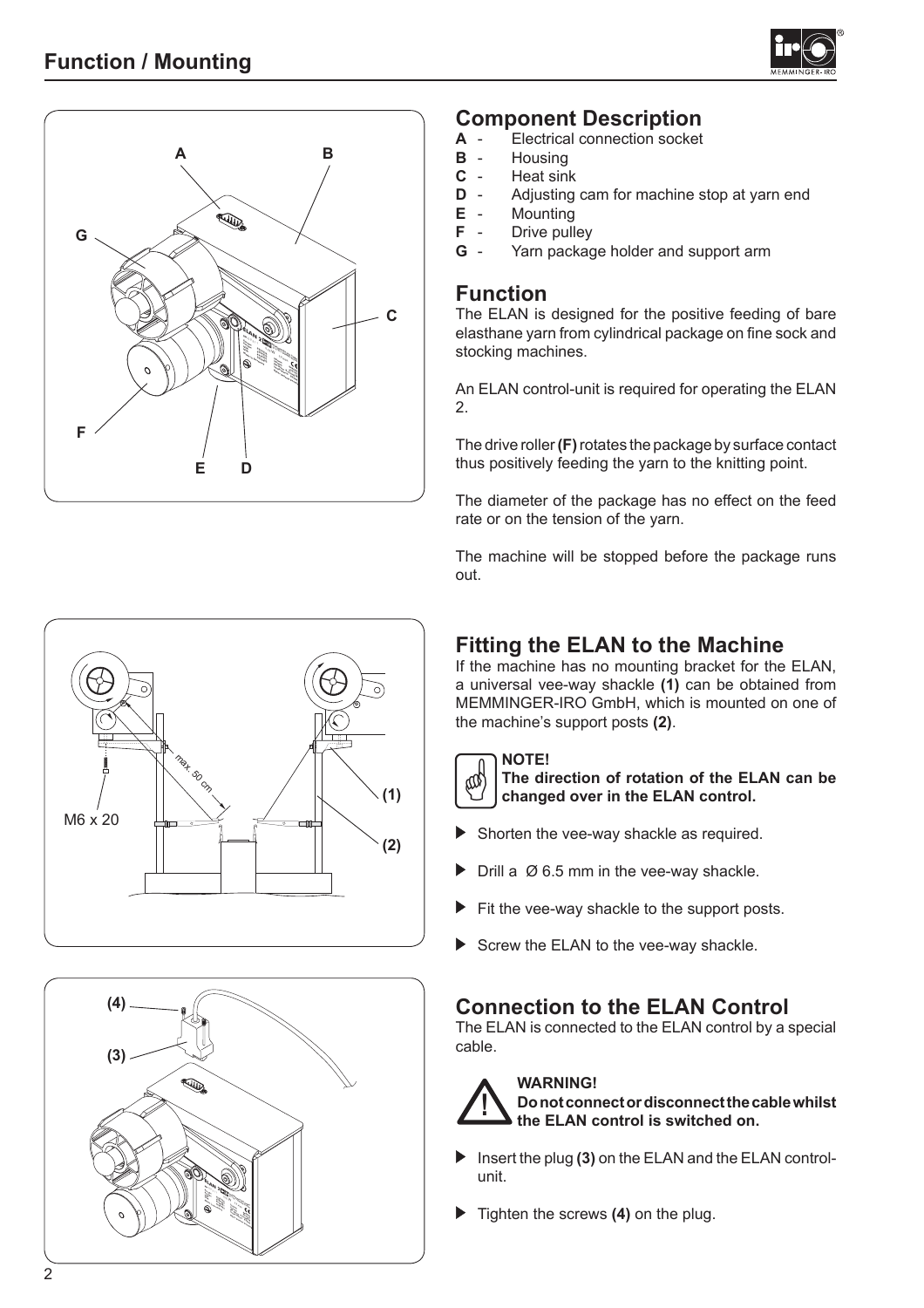







## **Fitting the elasthane bobbin**

- Move the yarn package support arm **(G)** back to the stop.
- Place the elasthane package on to the holder.
- Move the yarn package support arm back into position.

## **Adjusting the eccentric to switch the machine off when the yarn runs out**

As soon as the yarn runs out and the package support arm **(G)** makes contact with the stop cam **(D)**, the machine will be switched off (with stop motion between power supply unit and machine connected).

The stop cam **(D)** can be set individually for different sizes of bobbin sleeve. The machine should switch off as late as possible but always before the yarn package runs out.

 Undo the grub screw and adjust the stop cam **(D)** by rotating it.

## **Cleaning the ELAN 2**

- Remove fibre fly with an air jet.
- Remove paraffin, wax etc. with methylated spirits.
- Remove stubborn build-up with a universal solvent.